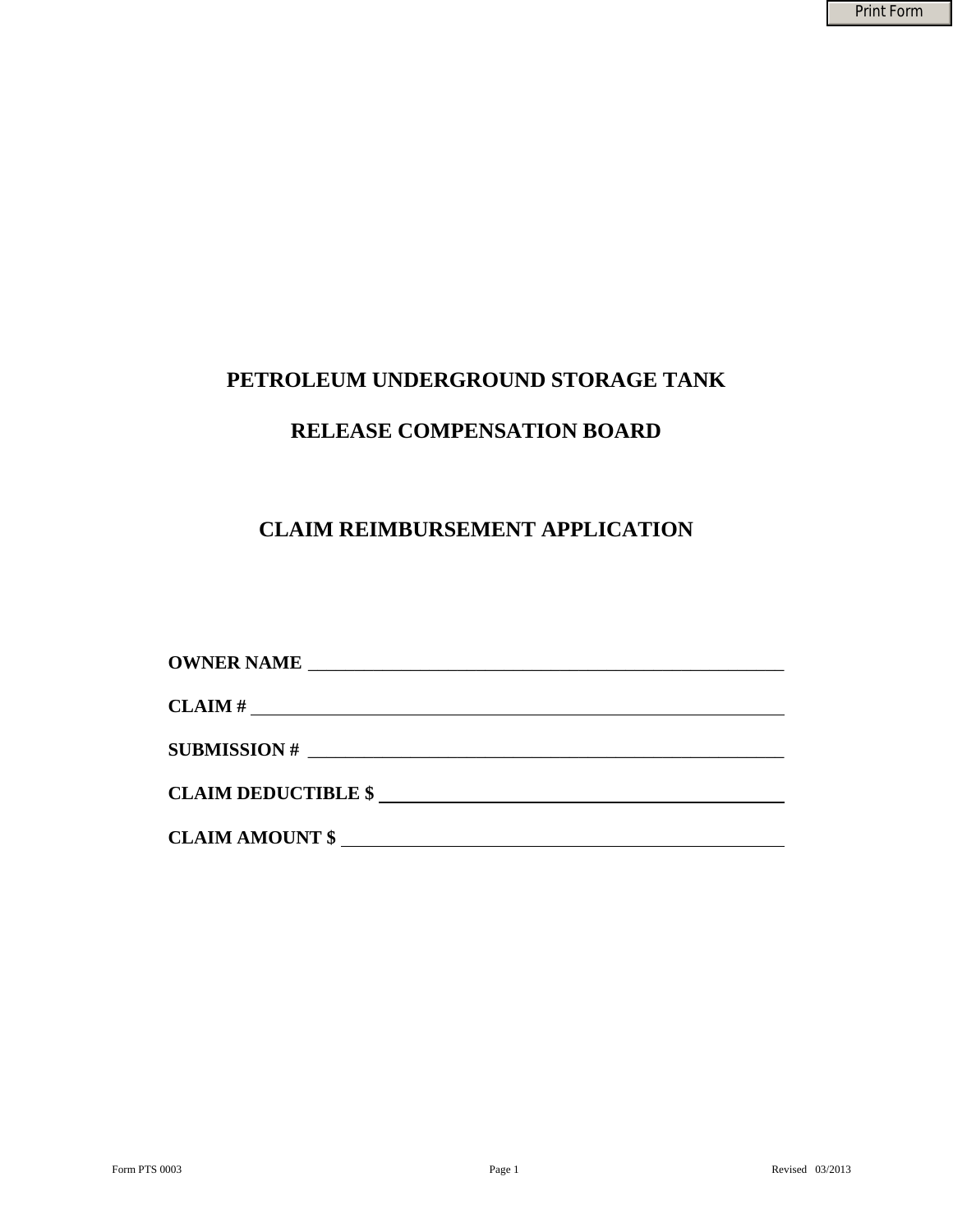## **INSTRUCTION SHEET**

## **PART I - GENERAL INFORMATION**

Please complete the General Information form in this section each time you make a claim submission for a release site.

## **PART II - CLAIM REIMBURSEMENT APPLICATION**

Please complete the Application form in this section each time a claim submission is made for a release site. The owner MUST complete and have notarized the CERTIFICATION AFFIDAVIT which is a part of this Application. This affidavit attests to the accuracy and completeness of the information you are providing each time you submit a claim for reimbursement.

## **PART III - DIRECT PAYMENT AUTHORIZATION**

You may wish to authorize direct payment to another party for any reimbursement which may be due to you as a result of this submission. If so, both you and your payee need to complete this section. Leave this section blank if you do not wish to authorize direct payment for any potential reimbursement.

## **PART IV - CONSULTANT CERTIFICATION**

You must have your primary consultant complete the consultant certification. Your claim will not be processed until the Board receives this form.

### **PART V - INVOICE/ACTIVITIES DOCUMENTATION**

Documentation of your expenses provides the information necessary for us to determine your reimbursement. Please complete the Listing of Invoices form in this section each time you make a claim submission for a release site in accordance with the format provided.

### **PART VI - REPORTS AND DOCUMENTATION**

This section is for the inclusion of all reports, records or correspondence between you and the Bureau of Underground Storage Tank Regulations (BUSTR) that were not submitted in previous claims.

### **PART VII - CHECKLIST FOR CLAIM SUBMISSION**

You must complete this checklist and include it with the Application.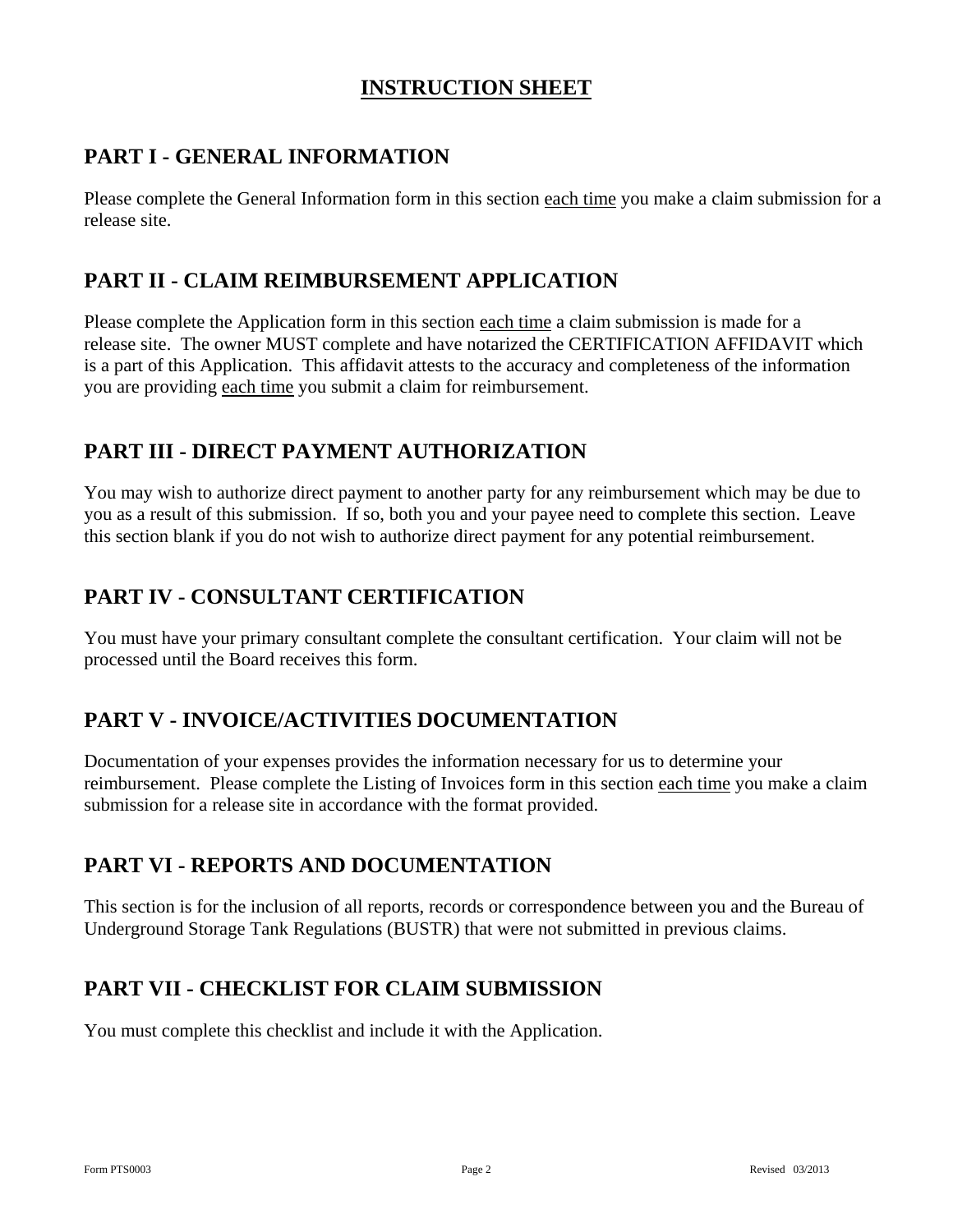## PART I - GENERAL INFORMATION

| <b>RELEASE SITE INFORMATION</b>           | <b>TANK OWNER INFORMATION</b>              |
|-------------------------------------------|--------------------------------------------|
|                                           |                                            |
| <b>Release Site Address:</b>              |                                            |
|                                           |                                            |
|                                           |                                            |
|                                           |                                            |
|                                           |                                            |
|                                           |                                            |
|                                           | <b>CONTACT PERSON FOR MORE INFORMATION</b> |
|                                           |                                            |
|                                           |                                            |
|                                           |                                            |
|                                           |                                            |
| TO RECEIVE COPIES OF BOARD CORRESPONDENCE | PERSON (OTHER THAN TANK OWNER)             |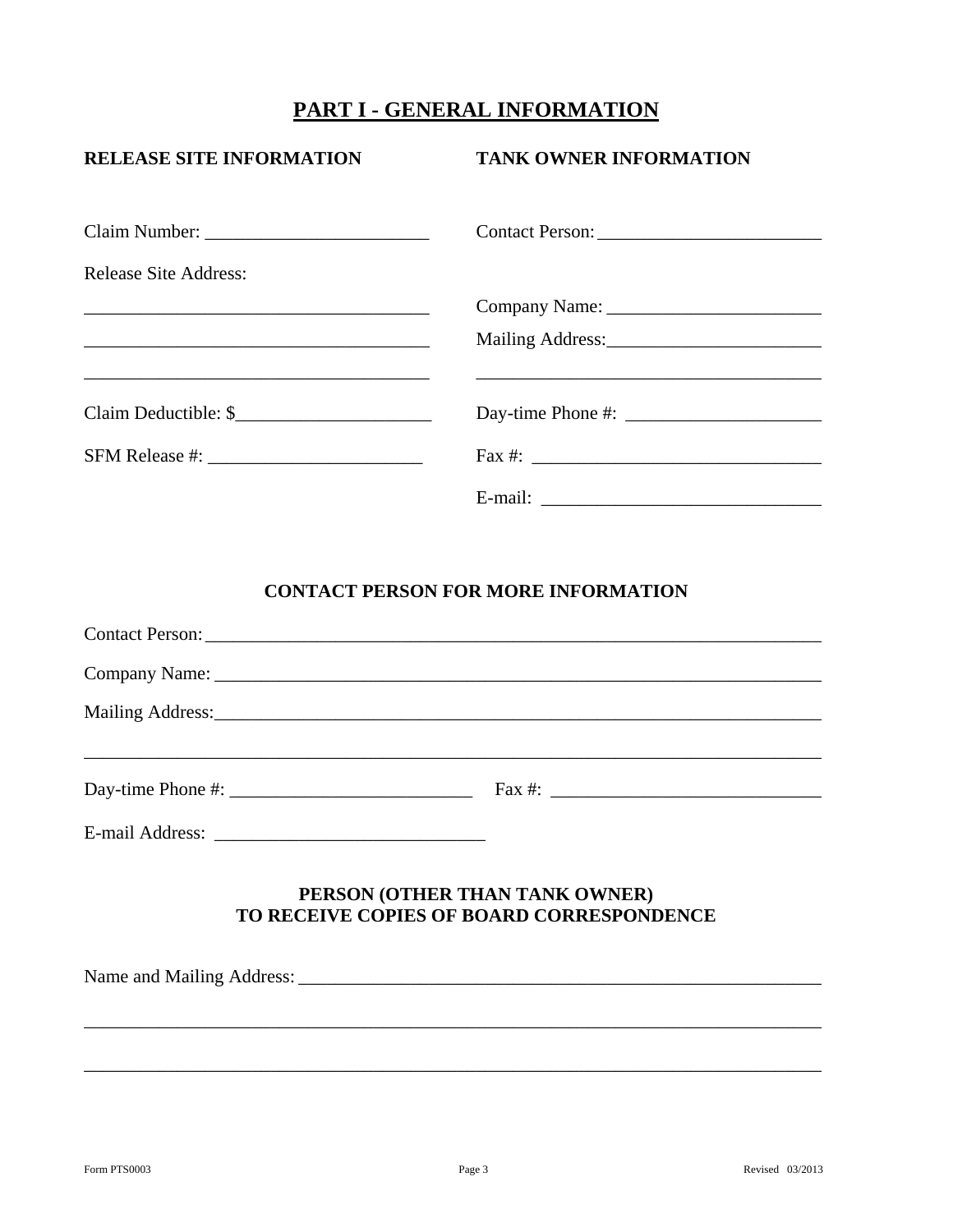## **PART II – CLAIM REIMBURSEMENT APPLICATION**

 $Claim \#:$ 

- 1. Are all corrective action activities for this release complete?  $\Box$  Yes  $\Box$  No If yes, a copy of the No Further Action Letter from BUSTR must accompany this claim.
- 2. Please complete the table on the next page for costs claimed within this claim application. If a program task has been completed, please insert the date the task was completed as defined by 3737-1-12(B), (C), or (D). (Please refer to the Claim Filing Deadlines table available on our web site at www.petroboard.org.) Where applicable, correspondence from BUSTR pertaining to any costs claimed or approval of work performed (i.e. approval of Tier reports, RAP approval, NFA) must be included in this claim.

The first claim application must exceed the applicable deductible unless you are submitting costs to meet a filing deadline. The total dollar value of subsequent claim applications must be at least 50% of the applicable deductible unless one of the following applies:

- The costs are for O & M and/or Monitoring and approval has been granted [see  $3737-1-12(J)$ ];
- The costs represent incomplete program tasks at the time of transition into BUSTR's 2012 Corrective Action Rule; or
- The costs are for completed program task(s).
- 3. If costs submitted in this claim are eligible for reimbursement, do you wish to authorize direct payment to another party (i.e., consultant or contractor)?  $\square$  Yes  $\square$  No If yes, please complete the attached DIRECT PAY AUTHORIZATION and submit it for approval with this Application.
- 4. Do you have any form of insurance coverage from which you have made or could make a claim for reimbursement of costs for corrective action or third-party damages for the release which is the subject of this application?  $\Box$  Yes  $\Box$  No

If yes, please give the deductible and the limit of this coverage.  $\frac{1}{2}$ ,  $\frac{1}{2}$ ,  $\frac{1}{2}$ , Also, if you have not previously provided a copy of the policy(ies) to this office, please provide a copy with this application.

- 5. Has any suit been filed in which the owner and/or operator is attempting to recover the costs of performing corrective action or third-party damages associated with this release?  $\Box$  Yes  $\Box$  No If yes, please state in which court
- 6. Has the owner and/or operator collected or does the owner and/or operator intend to collect money from any other source for the costs of performing corrective action or third-party damages associated with this release?  $\Box$  Yes  $\Box$  No

If yes, identify the source and terms of the agreement on an attached statement.

Responsible Person's Signature (Must be completed)

\_\_\_\_\_\_\_\_\_\_\_\_\_\_\_\_\_\_\_\_\_\_\_\_\_\_\_\_\_\_\_\_\_\_\_\_\_\_\_\_\_

\_\_\_\_\_\_\_\_\_\_\_\_\_\_\_\_\_\_\_\_\_\_\_\_\_\_\_\_\_\_\_\_\_\_\_\_\_\_\_\_\_

\_\_\_\_\_\_\_\_\_\_\_\_\_\_\_\_\_\_\_\_\_\_\_\_\_\_\_\_\_\_\_\_\_\_\_\_\_\_\_\_\_

Person completing this Application (if not the RP)

\_\_\_\_\_\_\_\_\_\_\_\_\_\_\_\_\_\_\_\_\_\_\_\_\_\_\_\_\_\_\_\_\_\_\_\_\_\_\_\_\_\_\_\_

\_\_\_\_\_\_\_\_\_\_\_\_\_\_\_\_\_\_\_\_\_\_\_\_\_\_\_\_\_\_\_\_\_\_\_\_\_\_\_\_\_\_\_\_

\_\_\_\_\_\_\_\_\_\_\_\_\_\_\_\_\_\_\_\_\_\_\_\_\_\_\_\_\_\_\_\_\_\_\_\_\_\_\_\_\_\_\_\_

Print Name

Print Name

Date

Date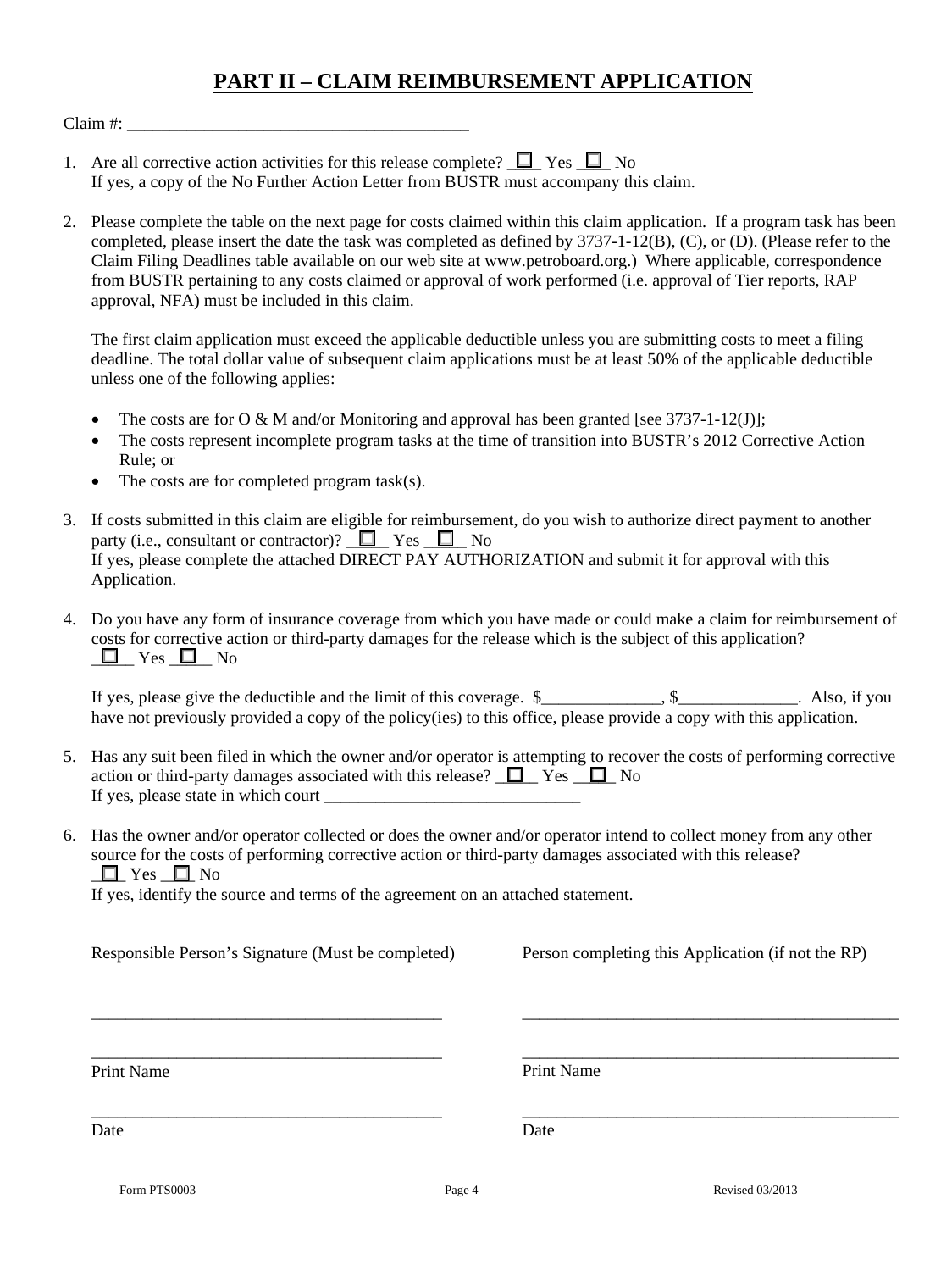## **PART II – CLAIM REIMBURSEMENT APPLICATION (continued)**

| $\cdots$<br>---                               |                                     | 1111 CIWLII 11                    |                                                                        | $\cdots$                                                                    |
|-----------------------------------------------|-------------------------------------|-----------------------------------|------------------------------------------------------------------------|-----------------------------------------------------------------------------|
| Tasks Performed Under the<br>1992 BUSTR Rules | Program Task<br>Completed?<br>(Y/N) | Date of Completed<br>Program Task | Partial Completion of<br>O&M or Monitoring with<br>Director's Approval | <b>Incomplete Task Before</b><br>Transitioning into BUSTR's 2012<br>$Rule*$ |
| Immediate Corrective Action                   |                                     |                                   |                                                                        |                                                                             |
| <b>Free Product Removal</b>                   |                                     |                                   |                                                                        |                                                                             |
| Site Assessment                               |                                     |                                   |                                                                        |                                                                             |
| Remedial Action Plan (RAP)<br>Preparation     |                                     |                                   |                                                                        |                                                                             |
| <b>RAP</b> Implementation                     |                                     |                                   |                                                                        |                                                                             |
| O&M or Monitoring                             |                                     |                                   |                                                                        |                                                                             |
| Tasks Performed Under the<br>1999 BUSTR Rules | Program Task<br>Completed?<br>(Y/N) | Date of Completed<br>Program Task | Partial Completion of<br>O&M or Monitoring with<br>Director's Approval | Incomplete Task Before<br>Transitioning into BUSTR's 2012<br>$Rule*$        |
| <b>Immediate Response Action</b>              |                                     |                                   |                                                                        |                                                                             |
| Free Product Removal                          |                                     |                                   |                                                                        |                                                                             |
| Tier 1 Evaluation                             |                                     |                                   |                                                                        |                                                                             |
| Tier 2 Evaluation                             |                                     |                                   |                                                                        |                                                                             |
| Tier 3 Evaluation                             |                                     |                                   |                                                                        |                                                                             |
| <b>RAP</b> Implementation                     |                                     |                                   |                                                                        |                                                                             |
| Monitoring Plan                               |                                     |                                   |                                                                        |                                                                             |
| Tasks Performed Under the<br>2005 BUSTR Rules | Program Task<br>Completed?<br>(Y/N) | Date of Completed<br>Program Task | Partial Completion of<br>O&M or Monitoring with<br>Director's Approval | <b>Incomplete Task Before</b><br>Transitioning into BUSTR's 2012<br>$Rule*$ |
| <b>Immediate Corrective Action</b>            |                                     |                                   |                                                                        |                                                                             |
| Free Product Removal                          |                                     |                                   |                                                                        |                                                                             |
| Tier 1 Source Investigation                   |                                     |                                   |                                                                        |                                                                             |
| Tier 1 Delineation                            |                                     |                                   |                                                                        |                                                                             |
| Tier 2 Evaluation                             |                                     |                                   |                                                                        |                                                                             |
| Tier 3 Evaluation                             |                                     |                                   |                                                                        |                                                                             |
| Interim Response Action -<br>Tier             |                                     |                                   |                                                                        |                                                                             |
| RAP Preparation -<br>Tier                     |                                     |                                   |                                                                        |                                                                             |
| <b>RAP</b> Implementation                     |                                     |                                   |                                                                        |                                                                             |
| Monitoring Plan                               |                                     |                                   |                                                                        |                                                                             |
| Tasks Performed Under the<br>2012 BUSTR Rules | Program Task<br>Completed?<br>(Y/N) | Date of Completed<br>Program Task | Partial Completion of O&M<br>or Monitoring with<br>Director's Approval |                                                                             |
| <b>Immediate Corrective Action</b>            |                                     |                                   |                                                                        |                                                                             |
| Free Product Recovery                         |                                     |                                   |                                                                        |                                                                             |
| Tier 1 Source Investigation                   |                                     |                                   |                                                                        |                                                                             |
| Tier 1 Delineation                            |                                     |                                   |                                                                        |                                                                             |
| Tier 2 Evaluation                             |                                     |                                   |                                                                        |                                                                             |
| Tier 3 Evaluation                             |                                     |                                   |                                                                        |                                                                             |
| Interim Response Action -<br>Tier             |                                     |                                   |                                                                        |                                                                             |
| RAP Preparation -<br>Tier                     |                                     |                                   |                                                                        |                                                                             |
| <b>RAP</b> Implementation                     |                                     |                                   |                                                                        |                                                                             |
| Monitoring Plan                               |                                     |                                   |                                                                        |                                                                             |

\*Please indicate date of transition or election to perform corrective action under BUSTR's corrective action rules effective July 1, 2012: \_\_\_\_\_\_\_\_\_\_\_\_\_\_\_\_\_\_\_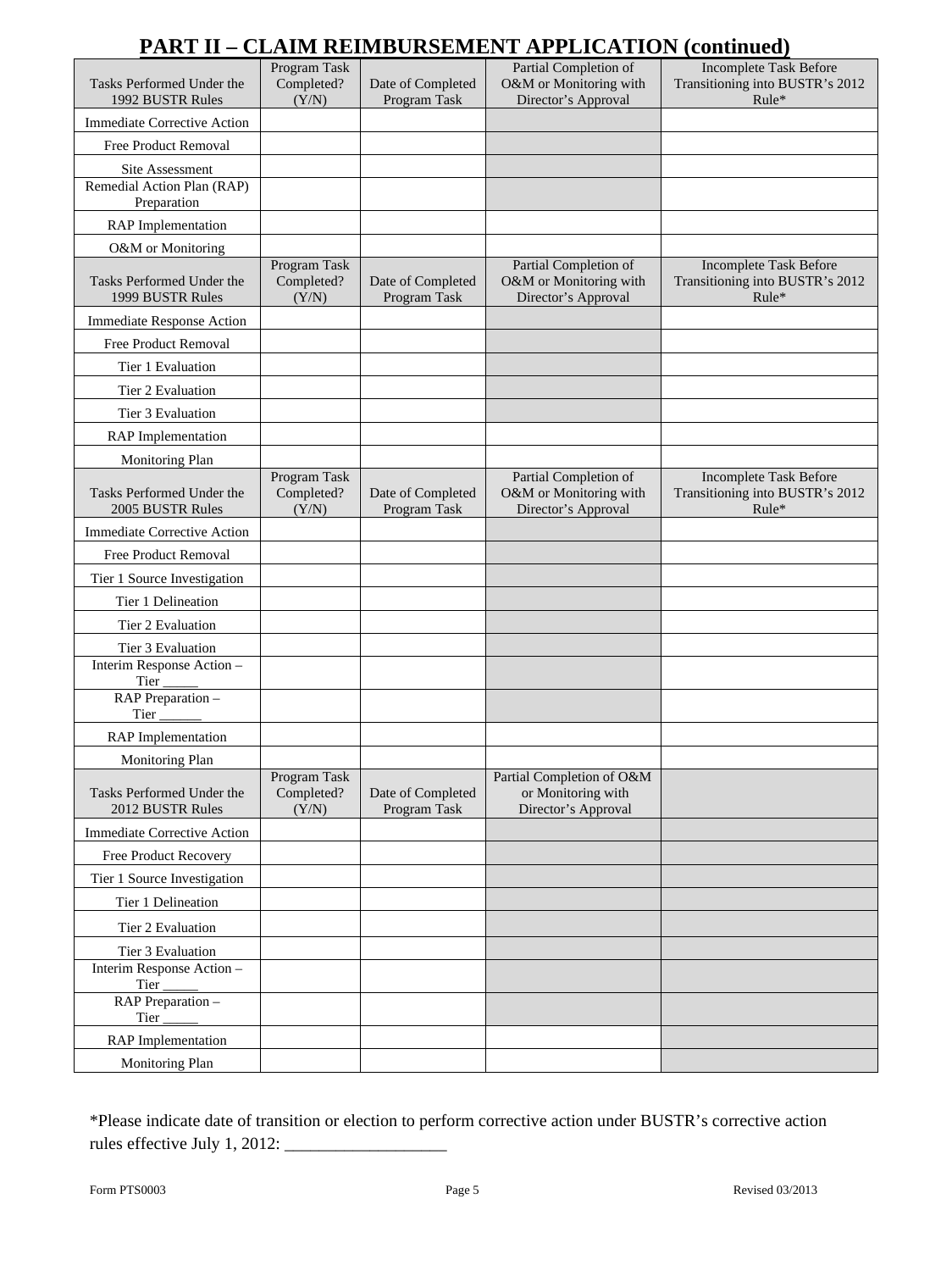#### **CERTIFICATION AFFIDAVIT**

I certify that my responses on this Claim Reimbursement Application submitted herein are correct, and that this is the final claim reimbursement application that will be submitted for completed program tasks. Amendments to this application for payment for fully completed program task(s) as defined by O.A.C. 3737-1-12, including costs inadvertently omitted, will not be accepted by the Board after payment resulting from this application is issued. I also certify that all data and documentation submitted as part of this reimbursement application are a true and correct representation of costs actually incurred as an integral part of site remediation from petroleum or petroleum product contamination from an underground storage tank. I also certify that all outstanding financial obligations integral to this site's remediation program task(s) have been paid, except to the extent of work completed after the date of this submission or for incomplete program task(s) whose costs have not yet been submitted.

I, the tank owner or operator or a representative of either or both, warrant that I have not received any fee, commission, percentage, gift, or other consideration as a result of employment of a person, company, corporation, individual, or firm responsible for conducting site remediation or any function thereof and further that I know of no offer or acceptance of any fee, commission, percentage, gifts, or other consideration as a result of employment of a person, company, corporation, individual, or firm responsible for conducting site remediation or any function thereof.

Further, as required by Ohio Revised Code Section 3737.882(B) relating to demonstration of financial responsibility, I, the owner or operator of the UST(s) at the claim site certify that financial responsibility requirements have been met guaranteeing the payment of the applicable deductible amount, and that parties guaranteeing such payment are secondarily liable for all corrective action and third-party liability costs incurred within the scope of the deductible amount.

| Claim Number                                                                                                                                                                                                                                                                                                                                                                                                                                                                    | any function thereof |                                  | Tank owner, operator, or a representative of either or both who possessed substantial<br>managerial authority to authorize work done or payments made for site remediation or |
|---------------------------------------------------------------------------------------------------------------------------------------------------------------------------------------------------------------------------------------------------------------------------------------------------------------------------------------------------------------------------------------------------------------------------------------------------------------------------------|----------------------|----------------------------------|-------------------------------------------------------------------------------------------------------------------------------------------------------------------------------|
| Print or type name of person above                                                                                                                                                                                                                                                                                                                                                                                                                                              |                      |                                  |                                                                                                                                                                               |
| Address                                                                                                                                                                                                                                                                                                                                                                                                                                                                         |                      |                                  |                                                                                                                                                                               |
| $\overline{(\hspace{.1cm} \cdot \hspace{.1cm} \cdot \hspace{.1cm} \cdot \hspace{.1cm} \cdot \hspace{.1cm} \cdot \hspace{.1cm} \cdot \hspace{.1cm} \cdot \hspace{.1cm} \cdot \hspace{.1cm} \cdot \hspace{.1cm} \cdot \hspace{.1cm} \cdot \hspace{.1cm} \cdot \hspace{.1cm} \cdot \hspace{.1cm} \cdot \hspace{.1cm} \cdot \hspace{.1cm} \cdot \hspace{.1cm} \cdot \hspace{.1cm} \cdot \hspace{.1cm} \cdot \hspace{.1cm} \cdot \hspace{.1cm} \cdot \hspace{.1$<br>City, State, ZIP |                      | Phone Number                     |                                                                                                                                                                               |
| <b>STATE OF OHIO</b>                                                                                                                                                                                                                                                                                                                                                                                                                                                            |                      | THIS STATEMENT MUST BE NOTARIZED |                                                                                                                                                                               |
| <u>COUNTY, ss:</u>                                                                                                                                                                                                                                                                                                                                                                                                                                                              |                      |                                  |                                                                                                                                                                               |
| for the purposes therein expressed.                                                                                                                                                                                                                                                                                                                                                                                                                                             |                      |                                  |                                                                                                                                                                               |
| WITNESSED my hand and official seal, this ________________ day of _______________, A.D., __________.                                                                                                                                                                                                                                                                                                                                                                            |                      |                                  |                                                                                                                                                                               |
| Notary Public                                                                                                                                                                                                                                                                                                                                                                                                                                                                   |                      |                                  |                                                                                                                                                                               |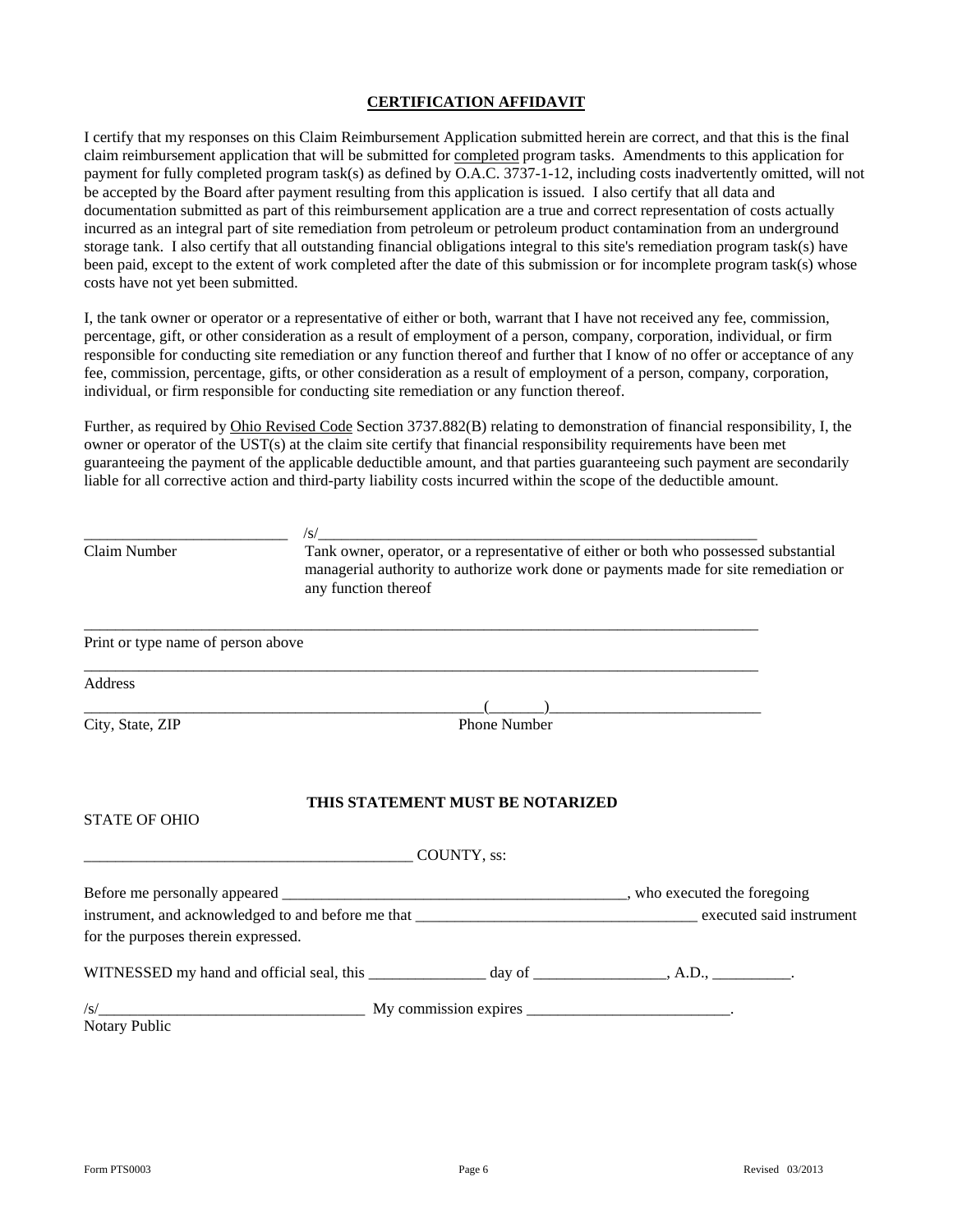#### **PART III – DIRECT PAYMENT AUTHORIZATION**

(SUBJECT TO THE APPROVAL OF THE DIRECTOR OF THE FINANCIAL ASSURANCE FUND)

| Responsible Person _        | Claim No. |
|-----------------------------|-----------|
| <b>Release Site Address</b> |           |
|                             |           |

#### **DIRECT PAYMENT CERTIFICATION**

The responsible person (hereinafter referred to as "the RP") hereby agrees that corrective action payments related to remediation of the above-referenced site and which the Director has determined to be eligible for payment shall be made directly to the party (hereinafter referred to as "the Payee") designated below.

Both the RP and the Payee further agree and/or acknowledge that:

- 1. **The RP remains liable for all requirements of Chapter 3737 of the Revised Code and regulations adopted thereunder. This direct payment agreement does not limit the liabilities and responsibilities of the RP. In addition, Fund eligibility must be maintained.**
- 2. The corrective action performed has been authorized by the rules of the Fire Marshal and the costs of performing the corrective action are necessary to comply with those rules.
- 3. The RP has reviewed the remediation plans. Both the RP and the Payee acknowledge that work in excess of the requirements of the Fire Marshal's rules and costs deemed in excess of what are typical based on the Fund's experience are not eligible for payment.
- 4. This direct payment agreement does not grant standing to the Payee to bring a claim against the Fund or appeal the Director's determination.

|                                                             | Amount Authorized (if other than 100%) \$                                         |                                                                                                                                                           |
|-------------------------------------------------------------|-----------------------------------------------------------------------------------|-----------------------------------------------------------------------------------------------------------------------------------------------------------|
|                                                             | $\frac{1}{2}$                                                                     | Payable to Responsible Person                                                                                                                             |
| <b>Total Amount</b>                                         | \$                                                                                | (Must equal amount claimed)                                                                                                                               |
|                                                             | Deduct disallowed costs from payment to $\Box$ Responsible Person or $\Box$ Payee |                                                                                                                                                           |
| Responsible Person (UST owner and/or operator<br>signature) |                                                                                   | Payee (If Payee is a company, the signature of a<br>representative must be affixed)                                                                       |
| <b>DATE</b>                                                 |                                                                                   | <b>DATE</b>                                                                                                                                               |
| Name and Address of Responsible Person (printed)            |                                                                                   | Payee Name and Address (printed)<br><u> 1980 - Johann John Stone, mars and de final de la provincia de la provincia de la provincia de la provincia d</u> |
|                                                             |                                                                                   |                                                                                                                                                           |
|                                                             |                                                                                   |                                                                                                                                                           |
|                                                             |                                                                                   |                                                                                                                                                           |
|                                                             |                                                                                   |                                                                                                                                                           |
| Form PTS0003                                                | Page 7                                                                            | Revised 03/2013                                                                                                                                           |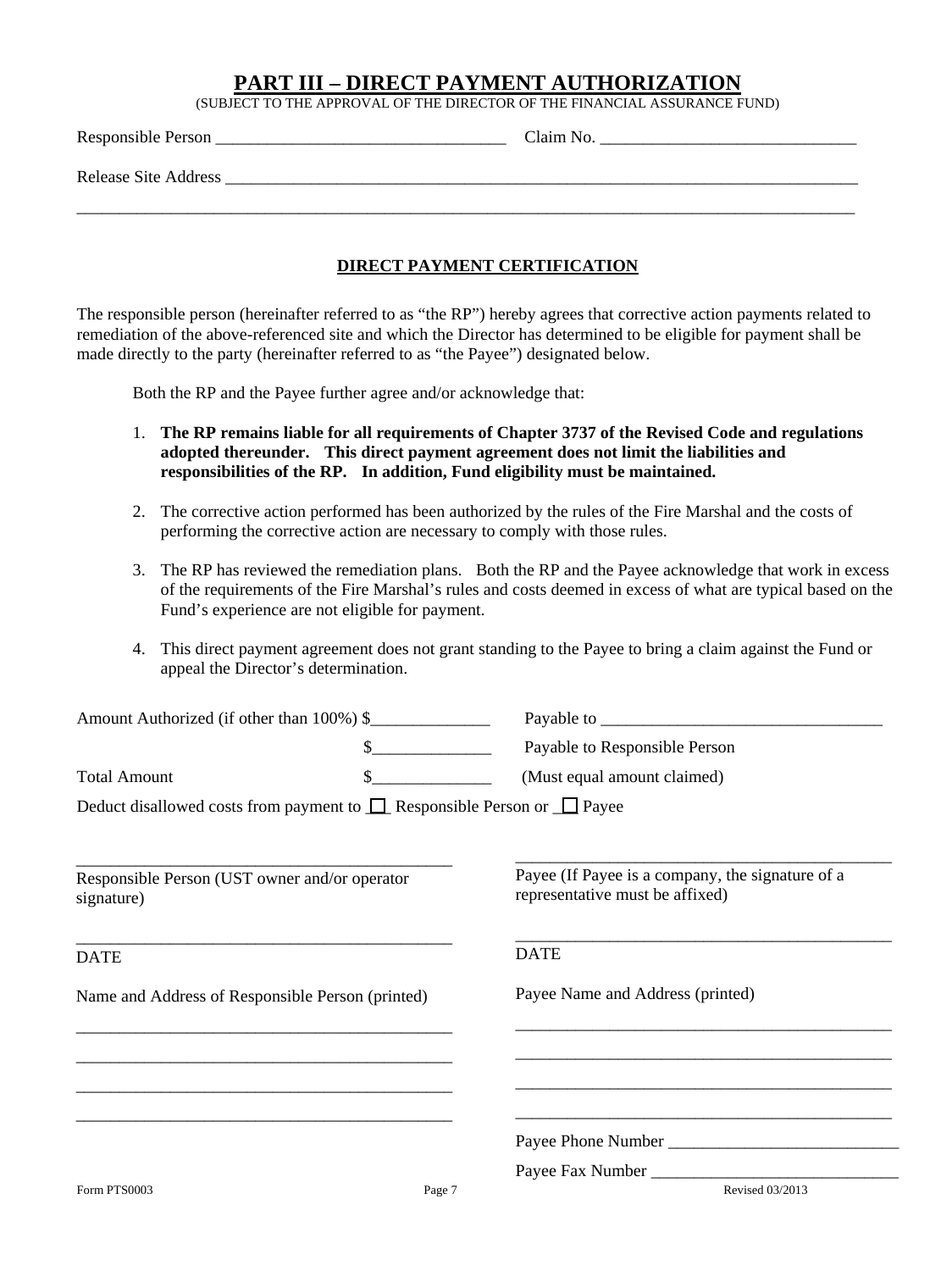### **PART IV - CONSULTANT CERTIFICATION**

THE PRIMARY CONSULTANT MUST COMPLETE 1A **OR** 1B AND 2 (IF APPROPRIATE)

1A. As the primary consultant for the above stated claim, I hereby certify that I have no ownership relationship including, but not limited to, stock ownership and partnership interests, to any subcontractor or entity providing services (labs, equipment vendors, material suppliers, trucking companies, etc.) whose costs are submitted as part of this claim.

Signature Date

or

1B. I have the following ownership or business relationship with subcontractors or entities providing services whose costs are submitted as part of this claim.

\_\_\_\_\_\_\_\_\_\_\_\_\_\_\_\_\_\_\_\_\_\_\_\_\_\_\_\_\_\_\_\_\_\_\_\_\_\_\_\_\_\_\_\_\_\_\_\_\_\_\_\_\_\_\_\_\_\_\_\_\_\_\_\_\_\_\_\_\_\_\_\_\_\_\_\_\_\_\_\_\_ \_\_\_\_\_\_\_\_\_\_\_\_\_\_\_\_\_\_\_\_\_\_\_\_\_\_\_\_\_\_\_\_\_\_\_\_\_\_\_\_\_\_\_\_\_\_\_\_\_\_\_\_\_\_\_\_\_\_\_\_\_\_\_\_\_\_\_\_\_\_\_\_\_\_\_\_\_\_\_\_\_

 $\overline{\phantom{a}}$  , and the contract of the contract of the contract of the contract of the contract of the contract of the contract of the contract of the contract of the contract of the contract of the contract of the contrac

 $\overline{\phantom{a}}$  , and the contract of the contract of the contract of the contract of the contract of the contract of the contract of the contract of the contract of the contract of the contract of the contract of the contrac

Signature Date

2. The primary consultant who performed the corrective actions work at the above-referenced site as well as prepared this claim submission on behalf of the tank owner must complete the following certification:

I hereby certify that the information contained in and submitted with the Application is true and correct and represents actual costs incurred.

 $\overline{\phantom{a}}$  , and the contract of the contract of the contract of the contract of the contract of the contract of the contract of the contract of the contract of the contract of the contract of the contract of the contrac

Signature Date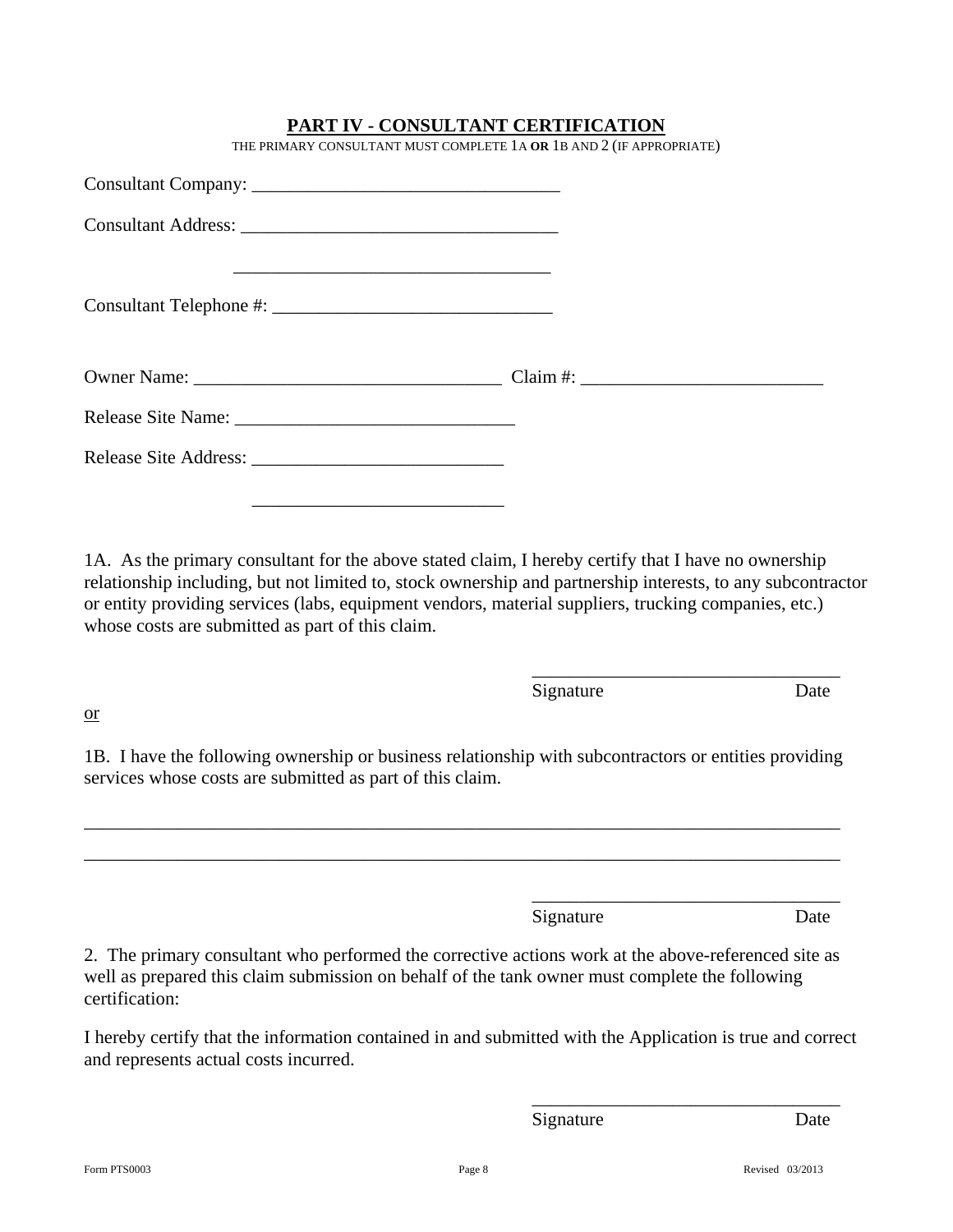## **PART V – INSTRUCTIONS FOR LISTING OF INVOICES**

- 1. List all invoices sequentially by date of the invoice beginning with the earliest dated invoice for work or material related to cleanup. List the **invoice date, invoice number, invoice amount, claimed amount, number of the payment check,** and **name of the contractor** to whom you made the payment.
- 2. Under **Program Task(s)**, list all the program task(s) covered by each invoice. Refer to O.A.C.  $3737-1-12$  (B), (C), and (D) for the name of the program tasks. A copy of O.A.C. 3737-1-12 is available at www.petroboard.org.
- 3. Under **Description of Costs**, indicate the beginning and ending dates of work, the amount claimed for the work, specific work performed, and all subcontractors (if any) used for each program task covered in the invoice. If the invoice contains costs for more than one program task, please separate costs for each program task.

If the cost of a written report is included in the invoice, or if a report is generated as a result of the work activities described in the invoice, provide the name of the report and submit a copy of it with the Application. If any subcontractors were used (landfill facility, backfill supplier, trucking company, lab, drilling, etc.), please provide copies of their invoices showing the actual invoice or claimed amount.

4. You may photocopy the Listing of Invoices as necessary. Number each page using the system  $"Page \_\_\_\text{of} \_\_\text{."}$ 

At the **bottom of each page, total** the invoice and claimed amounts you have listed on that page. At the bottom of the **last page only**, provide a **grand total** of all the invoice and claimed amounts for all invoices submitted.

For each page you submit, you MUST attach readable copies of the invoices or sales receipts for the costs listed on that page. You MUST also attach readable copies of the proof of payment or canceled checks issued by you in payment of the costs listed on that page.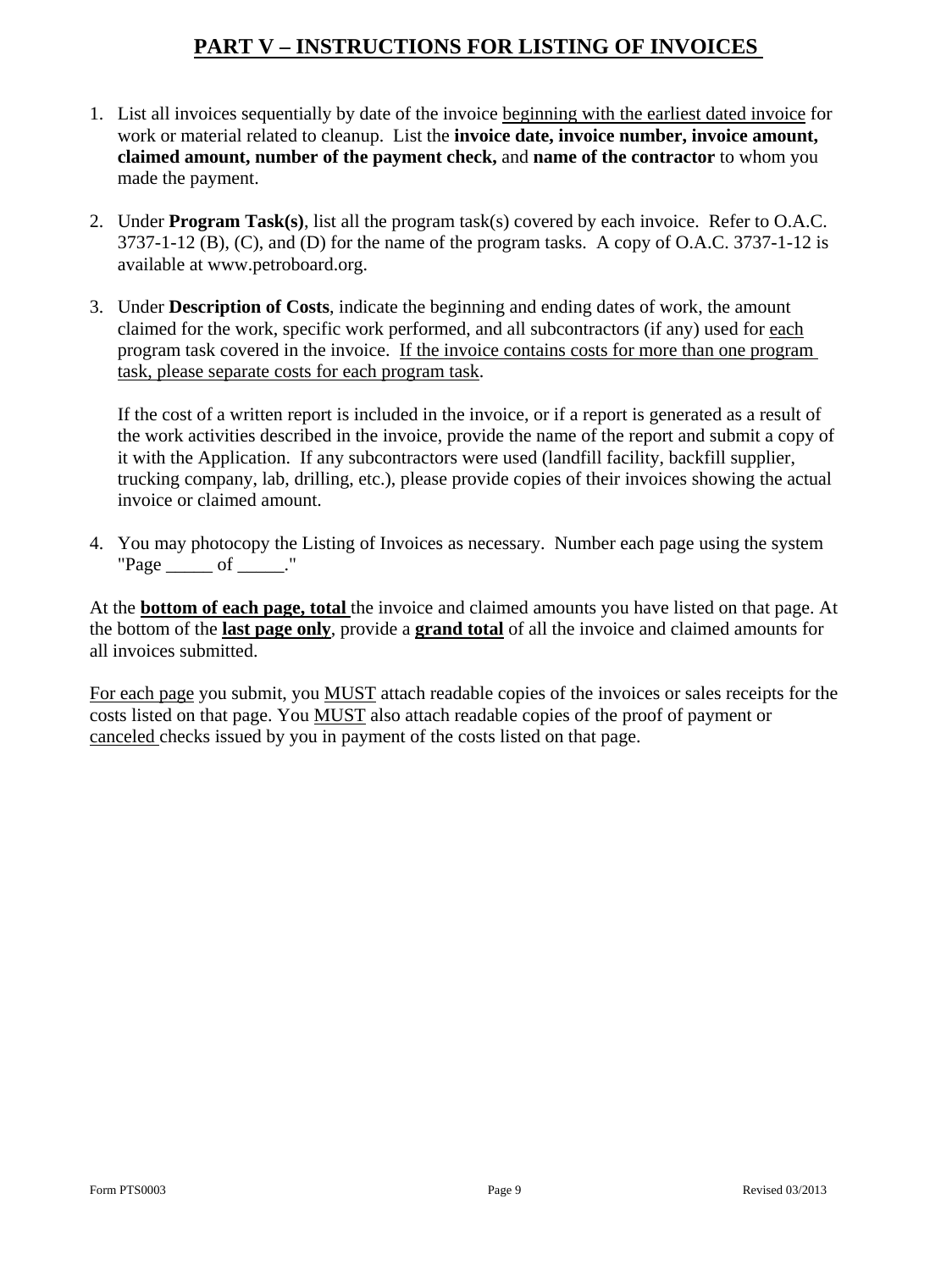### **SAMPLE**

| Claim Number:    |           |            |            |           | LISTING OF INVOICES by date |                                                                           | Page 1 of 4                                                                                                                                                                                                                                                                                                                     |
|------------------|-----------|------------|------------|-----------|-----------------------------|---------------------------------------------------------------------------|---------------------------------------------------------------------------------------------------------------------------------------------------------------------------------------------------------------------------------------------------------------------------------------------------------------------------------|
|                  |           |            |            | Check No. | Consultant/                 |                                                                           |                                                                                                                                                                                                                                                                                                                                 |
| Invoice          | Invoice   | Invoice    | Claimed    | to Pay    | Contractor                  |                                                                           |                                                                                                                                                                                                                                                                                                                                 |
| Date             | Number    | Amount     | Amount     | Invoice   | Name                        | Program Task(s)                                                           | <b>Description of Costs</b>                                                                                                                                                                                                                                                                                                     |
|                  |           |            |            |           |                             | List each program<br>task covered by this<br>invoice                      | For each Program Task in this invoice,<br>provide:<br>• Beginning & ending dates of work;<br>Claimed amount separated for each<br>Task<br>Specific work performed (e.g., install<br>$MW-1, 2 and 3)$<br>• List each subcontractor used                                                                                          |
| 5/31/2011        | 01-489-11 | \$8,280.00 | \$5,000.00 | #17427    | Zed<br>Consulting           | <b>Immediate Corrective</b><br>Actions and Tier 1<br>Source Investigation | ICA:<br>From 1/1/11 to 1/5/11: \$3,780 (claimed)<br>amount: \$3,500),<br>Remove FP with vac truck;<br>FreeCorp and UST H20 Inc.<br>Tier 1 Source Investigation:<br>From 1/15/11 to 4/1/11: \$4,500 (claimed)<br>amount: \$1,500)<br>Install MW-1 through -3, sampling,<br>4/15/11 report preparation;<br>EnviroDrill, Pack Labs |
| Total this page: |           |            | /\$        |           |                             |                                                                           |                                                                                                                                                                                                                                                                                                                                 |

| <b>GRAND TOTAL*</b> |  |
|---------------------|--|
| (last page only)    |  |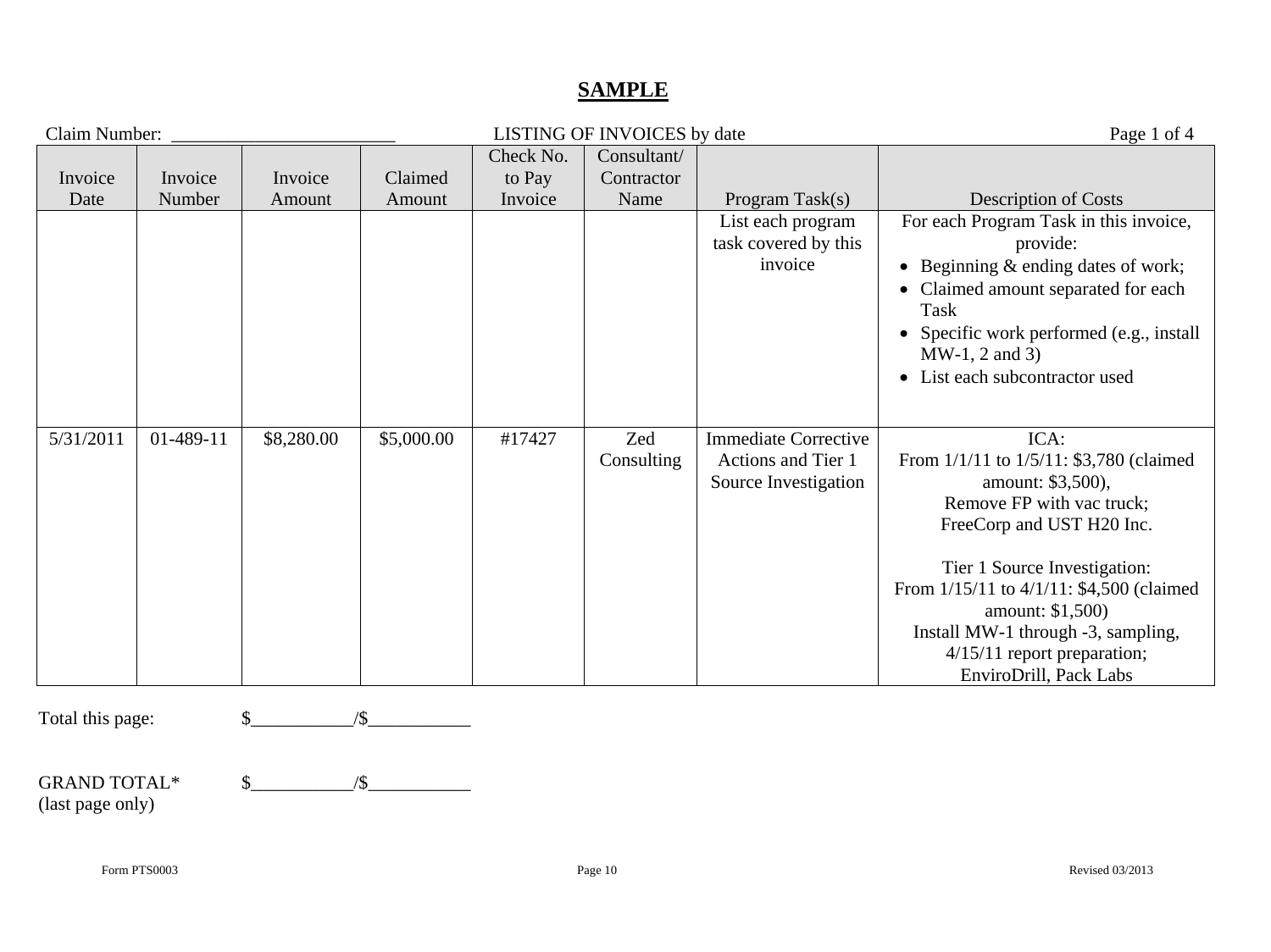| Claim Number:                           |                   |                   |                   |                                | LISTING OF INVOICES by date       |                 | Page<br>of           |
|-----------------------------------------|-------------------|-------------------|-------------------|--------------------------------|-----------------------------------|-----------------|----------------------|
| Invoice<br>Date                         | Invoice<br>Number | Invoice<br>Amount | Claimed<br>Amount | Check No.<br>to Pay<br>Invoice | Consultant/<br>Contractor<br>Name | Program Task(s) | Description of Costs |
|                                         |                   |                   |                   |                                |                                   |                 |                      |
|                                         |                   |                   |                   |                                |                                   |                 |                      |
|                                         |                   |                   |                   |                                |                                   |                 |                      |
|                                         |                   |                   |                   |                                |                                   |                 |                      |
|                                         |                   |                   |                   |                                |                                   |                 |                      |
|                                         |                   |                   |                   |                                |                                   |                 |                      |
|                                         |                   |                   |                   |                                |                                   |                 |                      |
|                                         |                   |                   |                   |                                |                                   |                 |                      |
|                                         |                   |                   |                   |                                |                                   |                 |                      |
|                                         |                   |                   |                   |                                |                                   |                 |                      |
|                                         |                   |                   |                   |                                |                                   |                 |                      |
|                                         |                   |                   |                   |                                |                                   |                 |                      |
| Total this page:                        |                   | $\mathcal{S}_{-}$ | $\sqrt{\$}$       |                                |                                   |                 |                      |
|                                         |                   |                   |                   |                                |                                   |                 |                      |
| <b>GRAND TOTAL*</b><br>(last page only) |                   | $\mathsf{S}_-$    | $\sqrt{\$}$       |                                |                                   |                 |                      |
|                                         | Form PTS0003      |                   |                   |                                | Page 11                           |                 | Revised 03/2013      |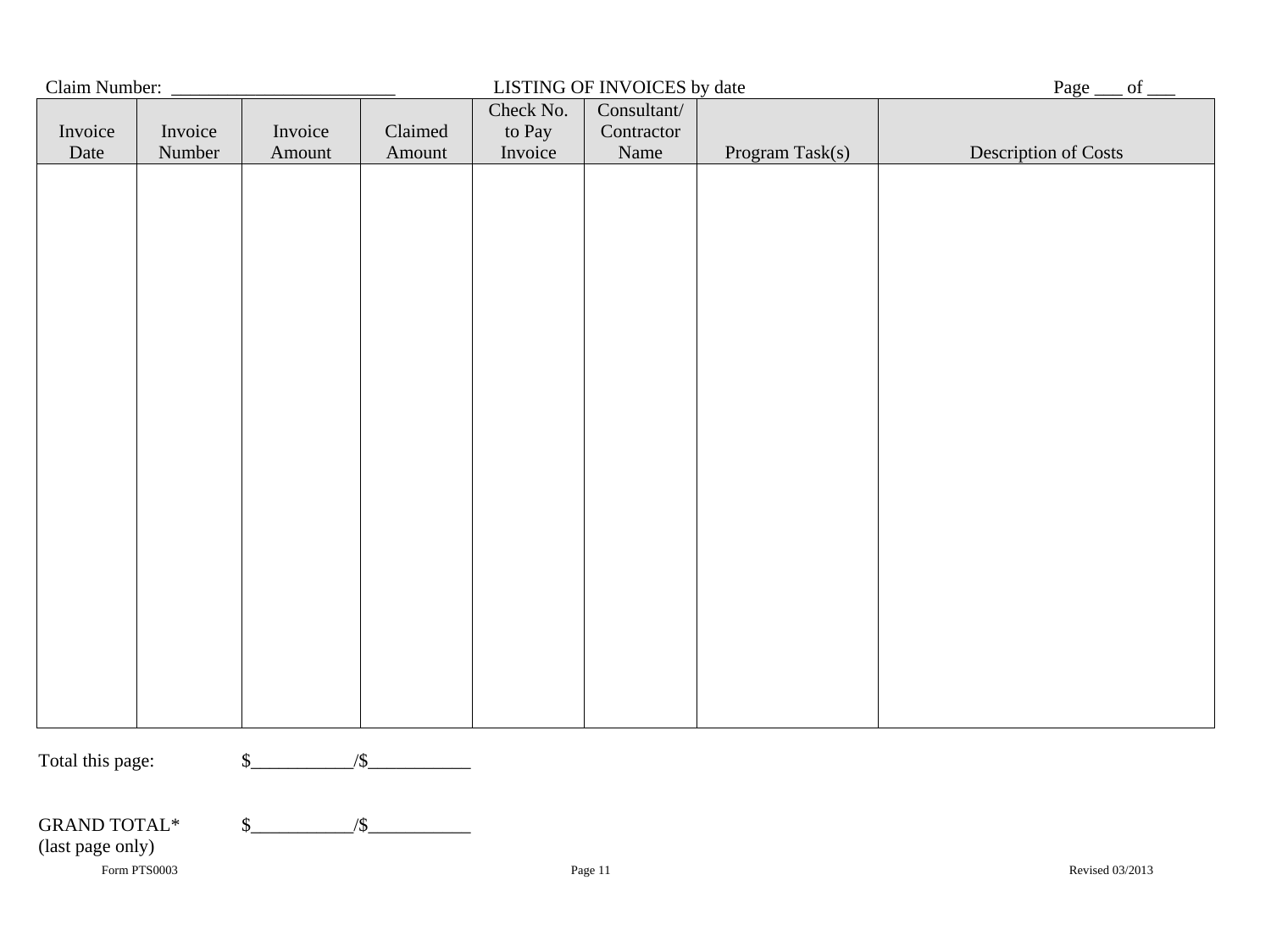## **PART VI - REPORTS AND DOCUMENTATION**

Use this section to attach copies of any documents or records which are associated with the condition of the release site and necessary corrective action and evidence of your compliance with UST laws, as follows:

- 1. Map or sketch of the site indicating UST locations, size and depth of excavation (this may be in one of the technical reports);
- 2. Immediate corrective action report;
- 3. Free product removal report;
- 4. Closure report;
- 5. Site check report;
- 6. Site assessment report;
- 7. Remedial action plan;
- 8. Tier 1 evaluation notification;
- 9. Interim response action notifications;
- 10. Tier 1 delineation notification;
- 11. Tier 1 investigation report;
- 12. Tier evaluation reports;
- 13. Tier 3 evaluation plan;
- 14. Monitoring plan;
- 15. Completion report;
- 16. Correspondence between you and BUSTR related to this release including, but not limited to, the letters indicating the completion of program tasks, extension requests to and approval or disapproval responses from the fire marshal; BUSTR approval letters for relevant reports; alternative technology requests to and approvals by the fire marshal; and any other pertinent information.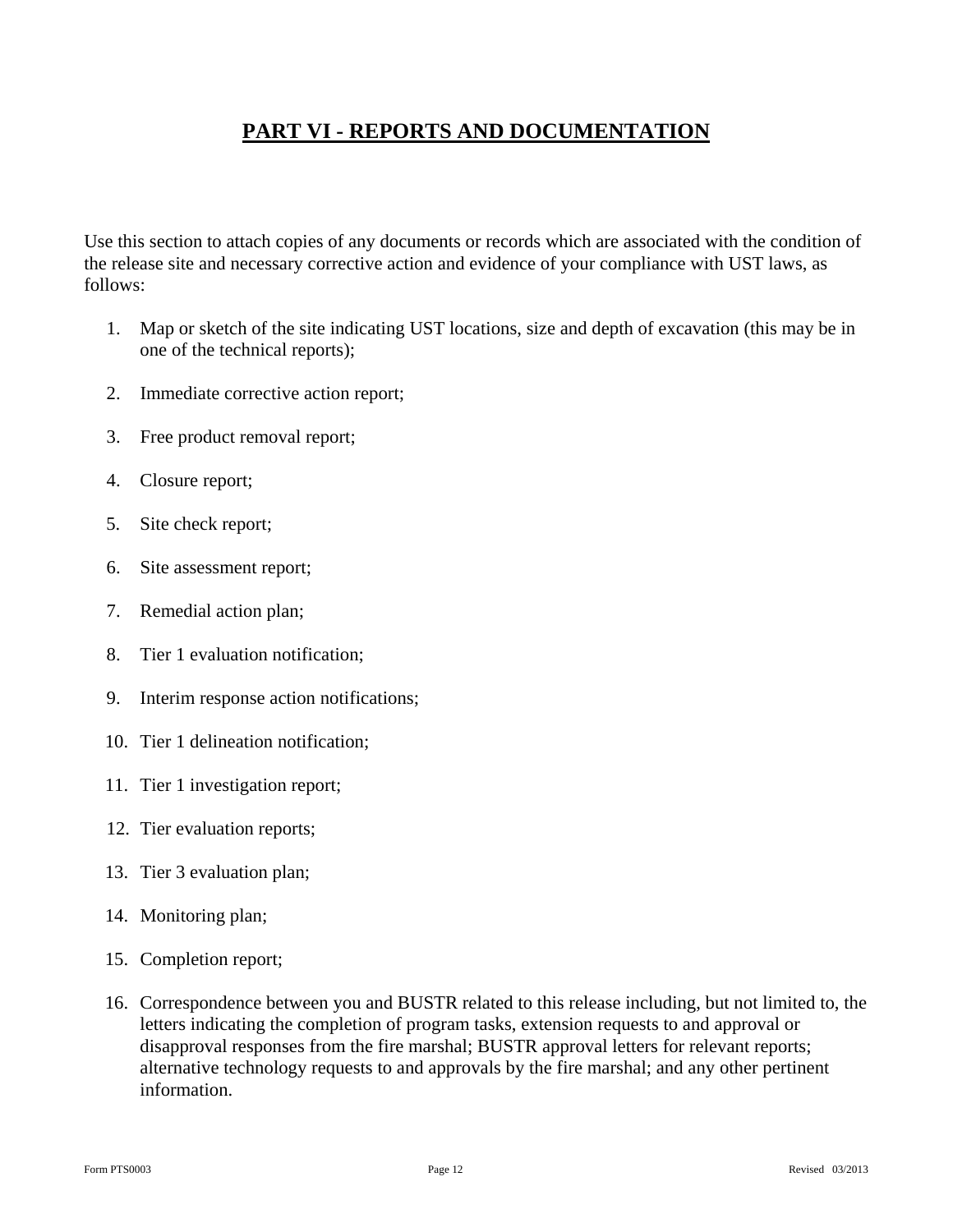## **PART VII - CHECKLIST FOR CLAIM SUBMISSION**

Please submit the required forms and documentation under the appropriate Application section and the order indicated, as follows:

|      | General Information                                          |
|------|--------------------------------------------------------------|
| П.   | Claim Reimbursement Application with Certification Affidavit |
| III. | Direct Payment Authorization (if filed)                      |
| IV.  | <b>Consultant Certification</b>                              |
| V.   | <b>Invoice/Activities Documentation</b>                      |
| VI.  | Reports and Documentation                                    |
| VII  | <b>Checklist for Claim Submission</b>                        |

Refer to the following checklist to be certain your submission is complete:

#### **I. GENERAL INFORMATION**

 $\Box$  Have you completed the General Information form giving the full claim number, the release site address, and claim deductible referenced in your letter of eligibility?

### **II. CLAIM REIMBURSEMENT APPLICATION**

| Have you provided your full claim number?                                                                                                                              |
|------------------------------------------------------------------------------------------------------------------------------------------------------------------------|
| Have you correctly completed the table for program costs incurred under each version of<br>the BUSTR Corrective Action Rule and submitted with this claim application? |
| Have you signed the application?                                                                                                                                       |
| Does the claim number on the Certification Affidavit match the claim number on the letter<br>of eligibility?                                                           |
| Has the Certification Affidavit been signed in the presence of a notary and notarized?                                                                                 |
| <b>DIRECT PAYMENT AUTHORIZATION (If filed)</b><br>Ш.                                                                                                                   |
| Have you provided your claim number as requested on the form?                                                                                                          |
| Has the Payee been identified (corporate, company, or an individual's name) and has a<br>representative of the Payee been listed?                                      |
| Have both the owner (RP) and the contractor (Payee) signed the form?                                                                                                   |
| <b>CONSULTANT CERTIFICATION</b><br>IV.                                                                                                                                 |
|                                                                                                                                                                        |

item 2 (if appropriate)?